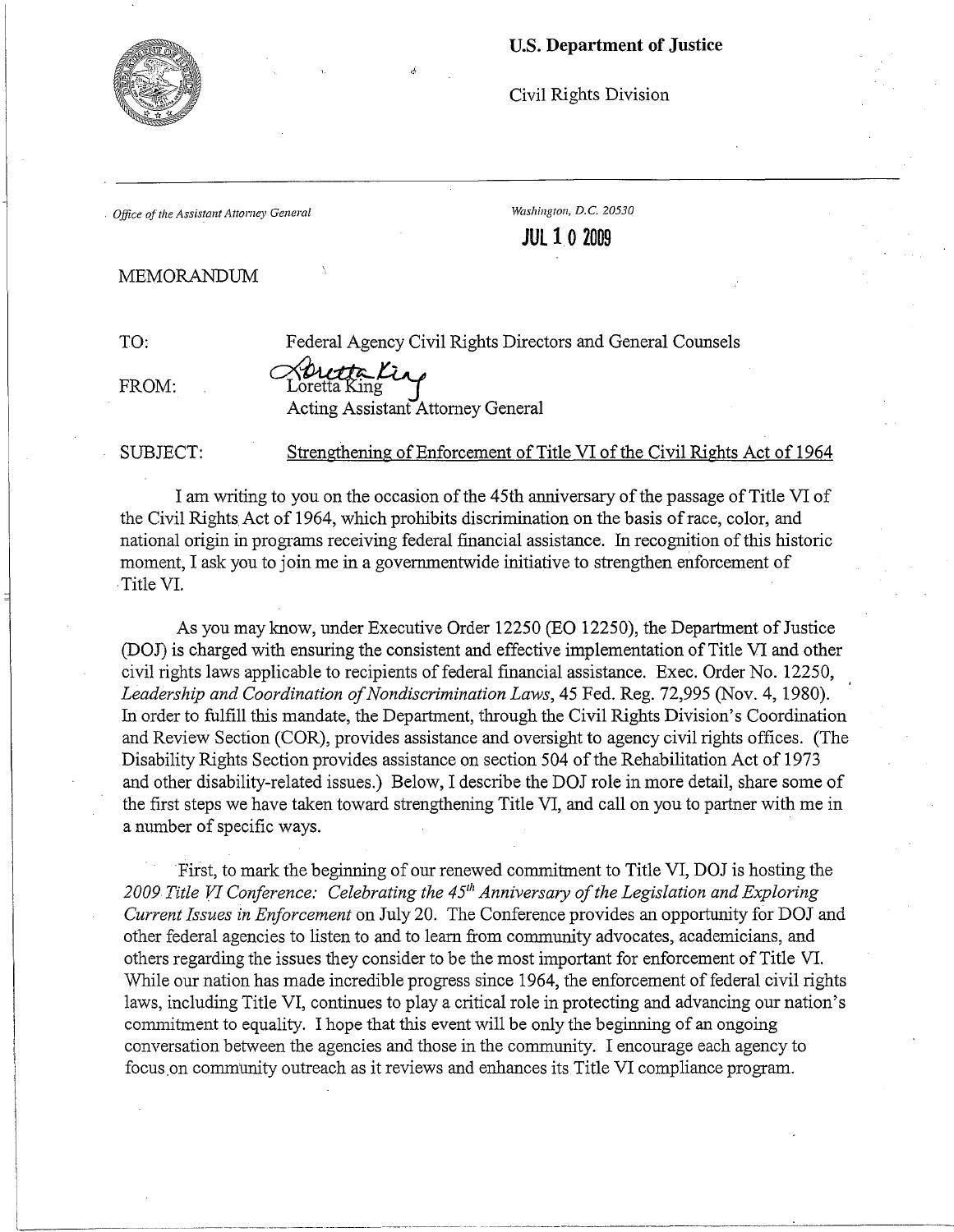## SUBJECT: Strengthening of Enforcement of Title VI of the Civil Rights Act of 1964

Also on July 20, we will be re-releasing our award-winning Title VI video. The DVD jacket notes two legal updates since we created the video in 2001. It will be released in English and will soon be available also with subtitles in Spanish, Vietnamese, Chinese, and Korean. The video provides agencies with a useful tool for training civil rights staff and recipients about Title VI obligations. To request copies, call the Coordination and Review Section at (202) 307-2222.

Second, DOJ will exercise its clearance authority under EO 12250 in a renewed effort to ensure the consistent and effective enforcement of Title VI. Therefore I remind you that certain federal agency documents concerning civil rights enforcement must be reviewed and cleared by DOJ. The DOJ's clearance role is critical to our responsibility to ensure consistent and effective enforcement of Title VI and other civil rights laws. Therefore, to assist agencies with this process, I am providing some guidance concerning covered documents.

Under EO 12250, federal rules and regulations issued to effectuate Title VI and Title IX of the Education Amendments of 1972 *must* be approved by the Attorney General. 42 U.S.C. § 2000d-1; Exec. Order No. 12,250 at 1-1. This includes the Title VI and Title IX portions of comprehensive regulations that implement other statutes. For example, if a federal agency drafts a rule governing administrative complaints generally, the rule is covered by EO 12250 to the extent it effectuates Title VI or Title IX. .

In addition, federal implementing directives (whether in the nature of regulations or policy guidance) that are issued under any of the laws covered by EO 12250 are "subject to the approval of the Attorney General, who may require that some or all of them be submitted for approval before taking effect." EO 12250.at 1-402. These documents include regulations issued to effectuate any statutes that "provide, in whole or in part, that no person in the United States· shall, on the ground of race, color, national origin, handicap, religion, or sex, be excluded from participation in, be denied the benefits of, or be subjected to discrimination under any program or activity receiving Federal financial assistance." EO 12250 at 1-201(d). Federal policy guidance documents pertaining to Title VI, Title IX, Section 504 of the Rehabilitation Act of 1973, and the other statutes described above are all also included. The authority to review such guidance documents has been delegated to the Assistant Attorney General for Civil Rights.

In either case, I urge each federal agency to begin the review process as soon as possible by contacting COR during the early stages of any project covered by EO 12250.

Third, I have asked that COR (and the Disability Rights Section for disability-related issues) place a high priority on providing agencies with technical assistance in support of their efforts to strengthen civil rights compliance programs. I urge each federal agency to examine anew all aspects of its compliance program. COR stands ready to assist you with this task.